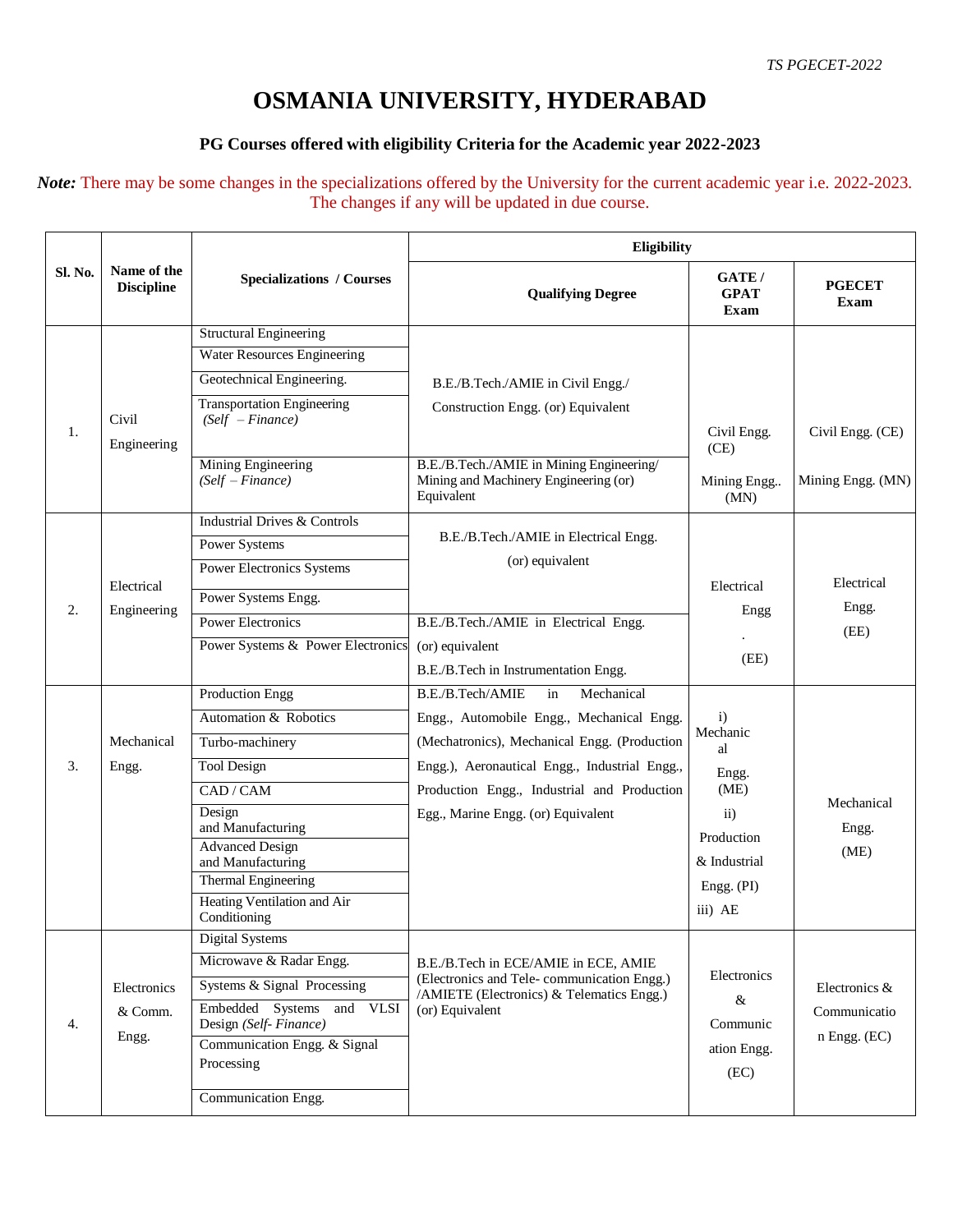| 5.  | Computer<br>Science                              | Computer Science &<br>Engineering<br>Parallel and Distributed<br>Systems (Self-Finance)<br>Artificial Intelligence and<br>Machine Learning<br>Artificial Intelligence &<br>Data Science | B.E./B.Tech. /AMIE in CSE/CS/IT<br>(or) Equivalent                                                                                                                                                                                                                                                                                                                                                                                                                                                                                                                         | <b>Computer Science</b><br>$&$ Engg. $(CS)$                                                                                | Computer<br>Science &<br>Engg.<br>(CS) |
|-----|--------------------------------------------------|-----------------------------------------------------------------------------------------------------------------------------------------------------------------------------------------|----------------------------------------------------------------------------------------------------------------------------------------------------------------------------------------------------------------------------------------------------------------------------------------------------------------------------------------------------------------------------------------------------------------------------------------------------------------------------------------------------------------------------------------------------------------------------|----------------------------------------------------------------------------------------------------------------------------|----------------------------------------|
| 6.  | Bio-Medical<br>Engg.                             | <b>Bio-Medical Electronics</b>                                                                                                                                                          | B.E./B.Tech in Biomedical Engineering/<br>Instrumentation<br><b>Biomedical</b><br>&<br>Engg.,/EIE/ECE/ Biotechnology/ Medical<br>electronics.<br>M.Sc (Electronics/ Medical Electronics/<br>Electronics/ Physics/Medical<br>Applied<br>Bio-Physics/Bio-Informatics/<br>Physics/<br>Biomedical informatics/Biotechnology)                                                                                                                                                                                                                                                   | i) Bio medical<br>Engg. (BM)<br>ii) Instrumentation<br>(IN)<br>iii) Electronics &<br>Comn. Engg. (EC)<br>iv) Bio-Tech (BT) | Biomedical<br>Engg. (BM)               |
| 7.  | Bio-Chemical<br>Engg. $\&$<br>Bio-<br>Technology | Bio- Chemical Engg. & Bio-<br>Technology<br>$(Self-Finance)$                                                                                                                            | B.E./B.Tech. equivalent Chemical<br>Engg./Bio-Technology/Bio-<br>Chemical Engg./Food Tech. /Dairy<br>Tech/B.Pharmacy.                                                                                                                                                                                                                                                                                                                                                                                                                                                      | i)Chemical Engg.<br>(CH)<br>ii) Pharmaceutical<br>Sciences (GPAT)<br>iii) Bio-Tech (BT)                                    | Biotechnology<br>(BT)                  |
| 8.  | Chemical Engg.                                   | i) Chemical Reaction Engg.<br>ii) Plant Design<br>iii) Process Dynamics & Control<br>iv) Environmental Engineering<br>$(Self-Finance)$                                                  | B.E./B .Tech. in Chemical Engg.                                                                                                                                                                                                                                                                                                                                                                                                                                                                                                                                            | Chemical<br>Engg. (CH)                                                                                                     | Chemical<br>Engg.<br>(CH)              |
| 9.  | Chemical<br>Technology                           | Technology of<br>Pharmaceuticals & Fine<br>Chemicals<br>ii) Materials Science &<br>Technology                                                                                           | B.E./B .Tech. in Chemical Engg.                                                                                                                                                                                                                                                                                                                                                                                                                                                                                                                                            | Chemical Engg.<br>(CH)                                                                                                     | Chemical<br>Engg. (CH)                 |
| 10. | Food Technology                                  | Food Processing Technology<br>(Self – Finance)                                                                                                                                          | B.Tech (Food Technology)<br><b>B.Tech</b><br>(Food Processing Technology), B.Tech<br>(Food Processing and Preservation<br>Technology), B.Tech (Food Science and<br>Technology) B.Tech (Food Science),<br>B.Tech (Food Process Engineering),<br>B.Tech (Food Engineering), B Tech<br>(Dairy Technology) B Tech (Dairy<br>Science),<br>B.Tech<br>(Fermentation<br>Technology) B.Tech (Oils and Fats) or<br>M.Sc (Food Technology), M.Sc (Food<br>Science & Technology), M.Sc (Dairy<br>Tech), M.Sc (Marine Technology),<br>M.Sc<br>(Food<br>Technology<br>and<br>Management) | <b>XE</b><br>XL                                                                                                            | Food Technology<br>(FT)                |
| 11. | <b>Textile Technology</b>                        | <b>Apparel Technology</b><br>(Self – Finance)                                                                                                                                           | B.Tech. Textile Technology/Textile<br>Chemistry/Man Made Fiber<br>Technology/Textile Plant Engineering/<br>Textile Engineering / Fiber Science &<br>Technology/Apparel<br>Technology/Fashion Technology) or<br>A.M.I.E (Textile Engineering)                                                                                                                                                                                                                                                                                                                               | TF                                                                                                                         | Textile (TX)                           |